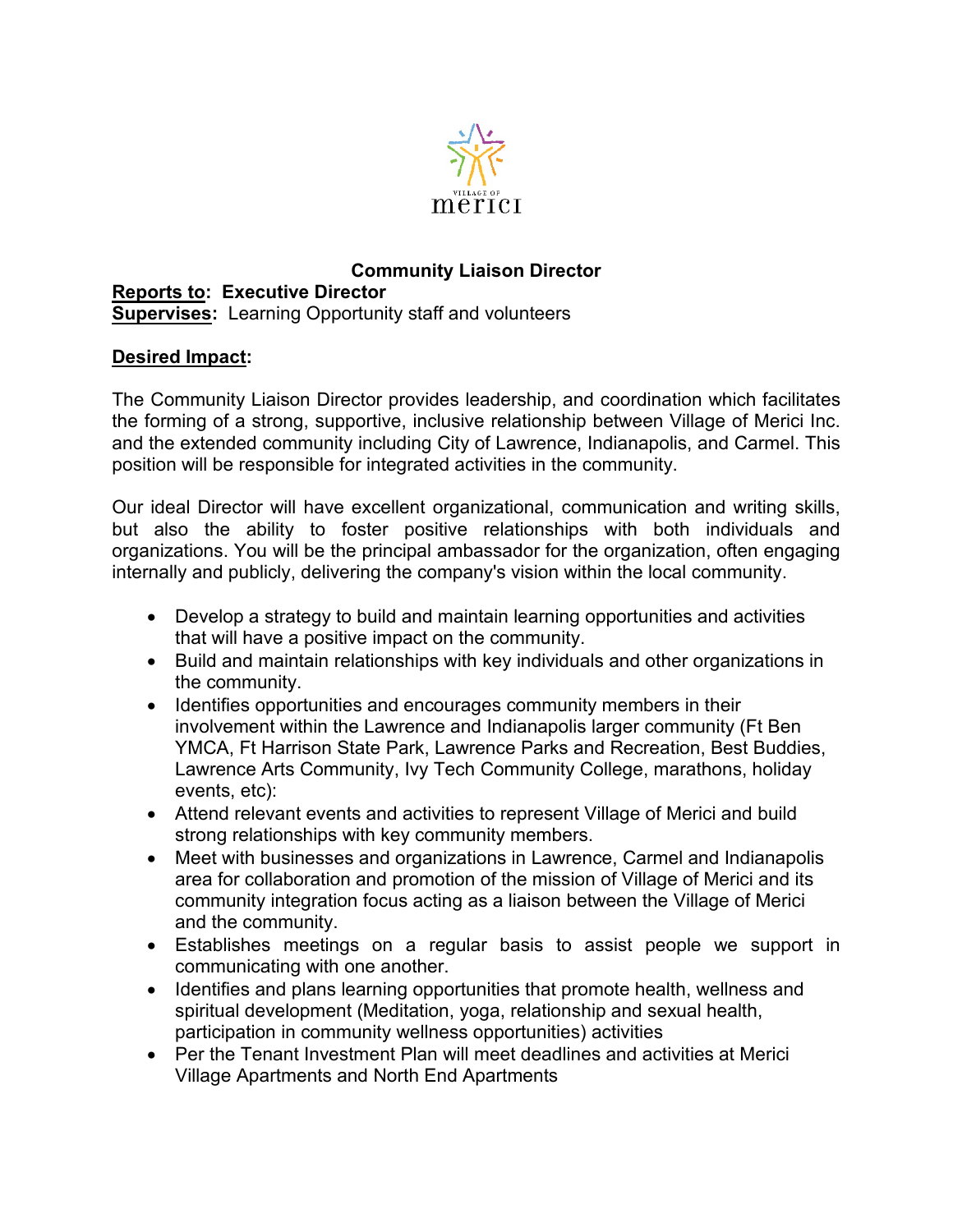- Recruits and supervises volunteers who implement educational and leisure opportunities
- Develops learning opportunities among local community organizations and Village of Merici to focus on the concept of a "community within a community".
- Recruits and supervises interns and practicum students who need to complete field work that provides opportunities to work with persons we support.
- Works collaboratively with the Executive Director, and leadership team to ensure the effective, efficient, and productive operation of learning opportunities which assist the persons we support in personal growth and development.
- Is responsible for routine communication to staff, families and community members through the One Call system, the community whiteboard, and the weekly Update
- Assists in grant writing to foundations, organizations, and government entities.
- Demonstrates initiative in helping Village of Merici move forward in the development of our unique Vision.
- Operates within approved budget line items.
- Assists the Executive Director in the identification of potential organizational resources with higher education institutions, local high schools, religious organizations, nonprofit sector, government entities, financial resources and grants, fundraising efforts and volunteer/support organizations.

Participates in the following activities:

- Merici city rides
- Tenant Investment plan
- Apartment round table
- Family Council Support
- Resident quarterly meetings
- Lawrence Advisory Counsel on Disabilities LACD
- Kiwanis Aktion Club
- Disability groups
- Exchange club
- FHRA
- Book Clubs
- Lawton Loop association meetings
- Data tracking
- Merici Kitchen Project

## **Knowledge, Skills & Abilities**

• 1 year experience in management and staff supervision in a direct support setting required